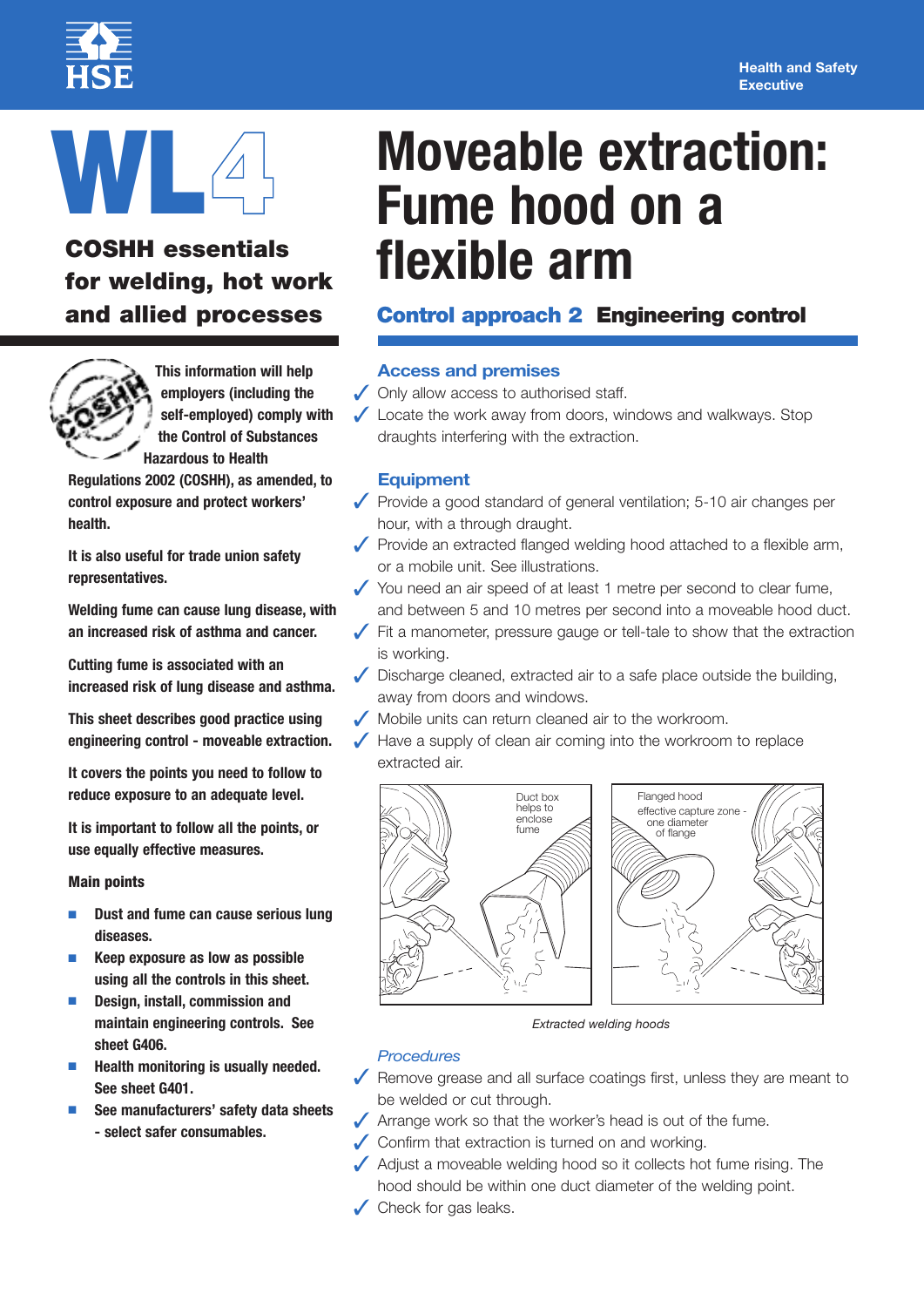| <b>Maintenance, examination and testing</b>                                                  |
|----------------------------------------------------------------------------------------------|
| $\sqrt{\phantom{a}}$ Follow the instructions in the manual - keep equipment in effective and |
| efficient working order.                                                                     |
| If any equipment is faulty, repair it straight away.                                         |
| Daily, look for signs of damage to ducting, fans and air filters. Noisy or                   |
| vibrating fans can indicate a problem.                                                       |
| $\sqrt{\phantom{a}}$ At least once a week, check that the extraction system and gauges       |
| work properly.                                                                               |
|                                                                                              |
| $\checkmark$ You need to know the manufacturer's specifications to check the                 |
| extraction's performance.                                                                    |
| If this information isn't available, hire a competent ventilation engineer                   |
| to determine the performance needed for effective control.                                   |
| The engineer's report must show the target extraction rates.                                 |
| Keep this information in your testing log-book.                                              |
| $\sqrt{\phantom{a}}$ Get a competent ventilation engineer to examine the extraction          |
| thoroughly and test its performance at least once every 14 months, or                        |
| six months for non-ferrous metals. See the HSE publication HSG54 -                           |
| see 'Further information'.                                                                   |
| $\sqrt{\ }$ Keep records of all examinations and tests for at least 5 years.                 |
| Review records - failure patterns show where preventive maintenance                          |
| is needed.                                                                                   |
| If hot work involves cadmium, seek advice on biological monitoring -                         |
| see 'Useful links'.                                                                          |
| Respiratory protective equipment (RPE)<br>RPE should not be needed.                          |
|                                                                                              |
| Other protective equipment                                                                   |
| ✔ Provide and ensure that workers use a welding helmet, flame-resistant                      |
| overalls and protective gloves.                                                              |
| Use a properly equipped contract laundry or a suitable equivalent to                         |
| wash work clothing.                                                                          |
| Skin creams help in washing contamination from the skin. After-work                          |
| creams help to replace skin oils.                                                            |
| Caution: Never allow use of compressed air for removing dust from                            |
| clothing.                                                                                    |
|                                                                                              |
| <b>Health monitoring</b>                                                                     |
| You should consider health monitoring. See sheet G401.                                       |
| Consult an occupational health professional - see 'Useful links'.                            |
|                                                                                              |
|                                                                                              |
|                                                                                              |
|                                                                                              |